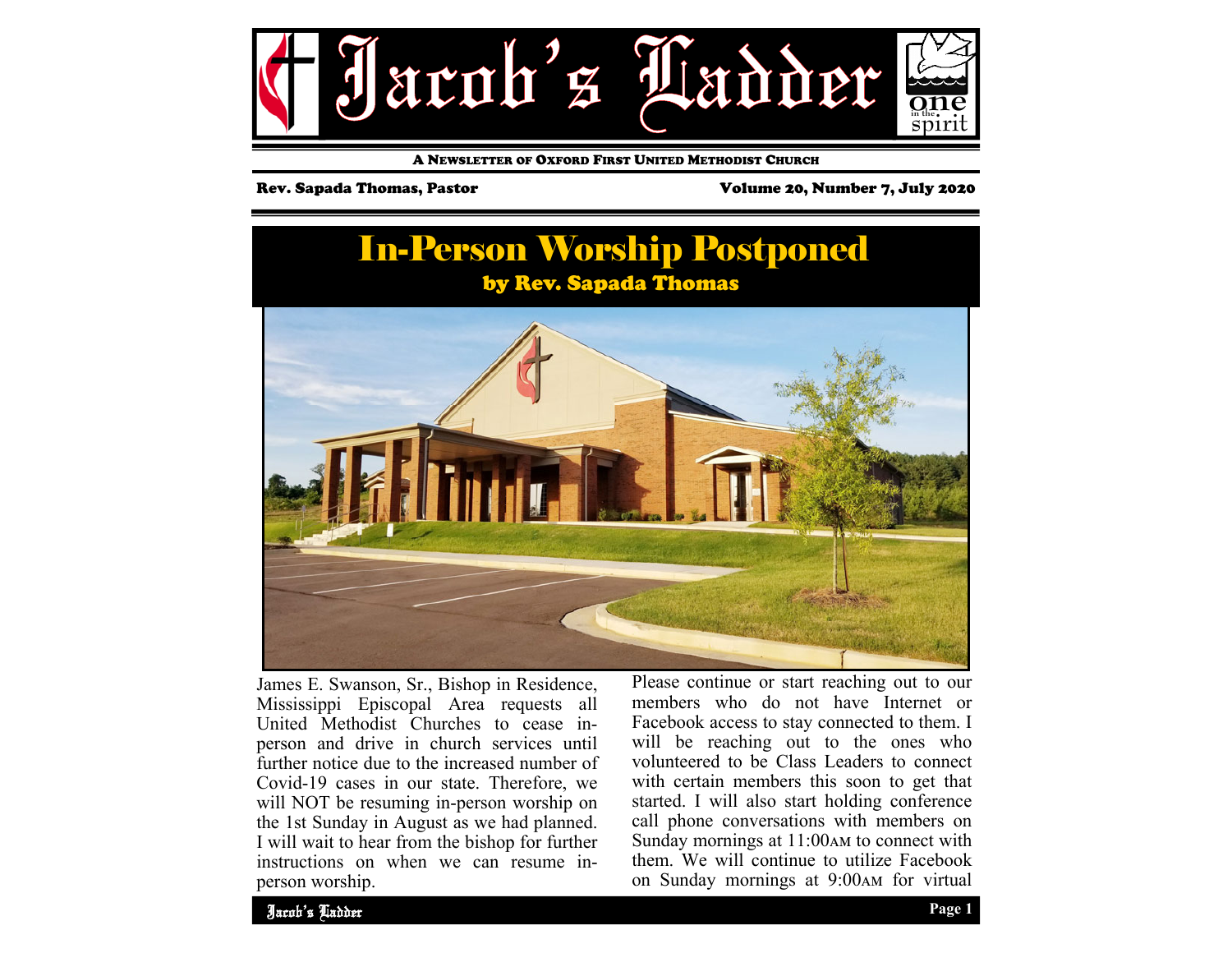worship and Wednesday nights at 7:00pm for Bible study.

Please continue to pray for our church as everyone, including me as your pastor, continue to adjust to these unexpected times we live in. These times may be unexpected, but our God will continue to keep us and bless us in the midst of unexpectancy. Praise God!!!!

## **Tell The Truth and Shame The Devil**  by Clarence H. Franklin

# And ye shall know the truth, and the truth shall make you free.<br>JOHN 8:32 KJV

The time has come for us to talk about monuments and symbols. We have seen changes in this country, around the world, in the state of Mississippi, and in Oxford, Mississippi I would not have conceived of before now. Members of Black and minority communities have been crying out trying to expose and shed light on their inequitable treatment by the police and the justice system in this country. A combination of events brought us to this point in time.

The COVID-19 pandemic had everyone selfisolating at home so more people than ever before were eye witnesses to the brutal murder of George Floyd, an innocent Black man, by a heartless police officer, with three other officers standing by observing and doing nothing. This was nothing new however. This kind of brutality against Black people by the police has been going on for a long time. Sadly, even the video recording was not new, going all the way back to the beating of Rodney King. And the policemen who've committed these atrocities almost always did so without consequences. But this time it looks different. It was not just *us* protesting in the streets. No one who believes in God, or consider themselves as human beings could not be moved by this spectacle. People of all races, religions, nationalities, and creeds took to the streets in every state across the nation, and even around the world. The fact that many of these were young people offers hope for the



are system tracting and the symbols of an future. "Black Lives Matter" became a reality for those who had never taken it seriously before. Could this finally be the moment when white Americans wake up to the racial inequalities at the very heart of this nation? A movement has begun to address the systemic racism, and the symbols of that

Some of the most prevalent symbols of racism in the South are monuments to the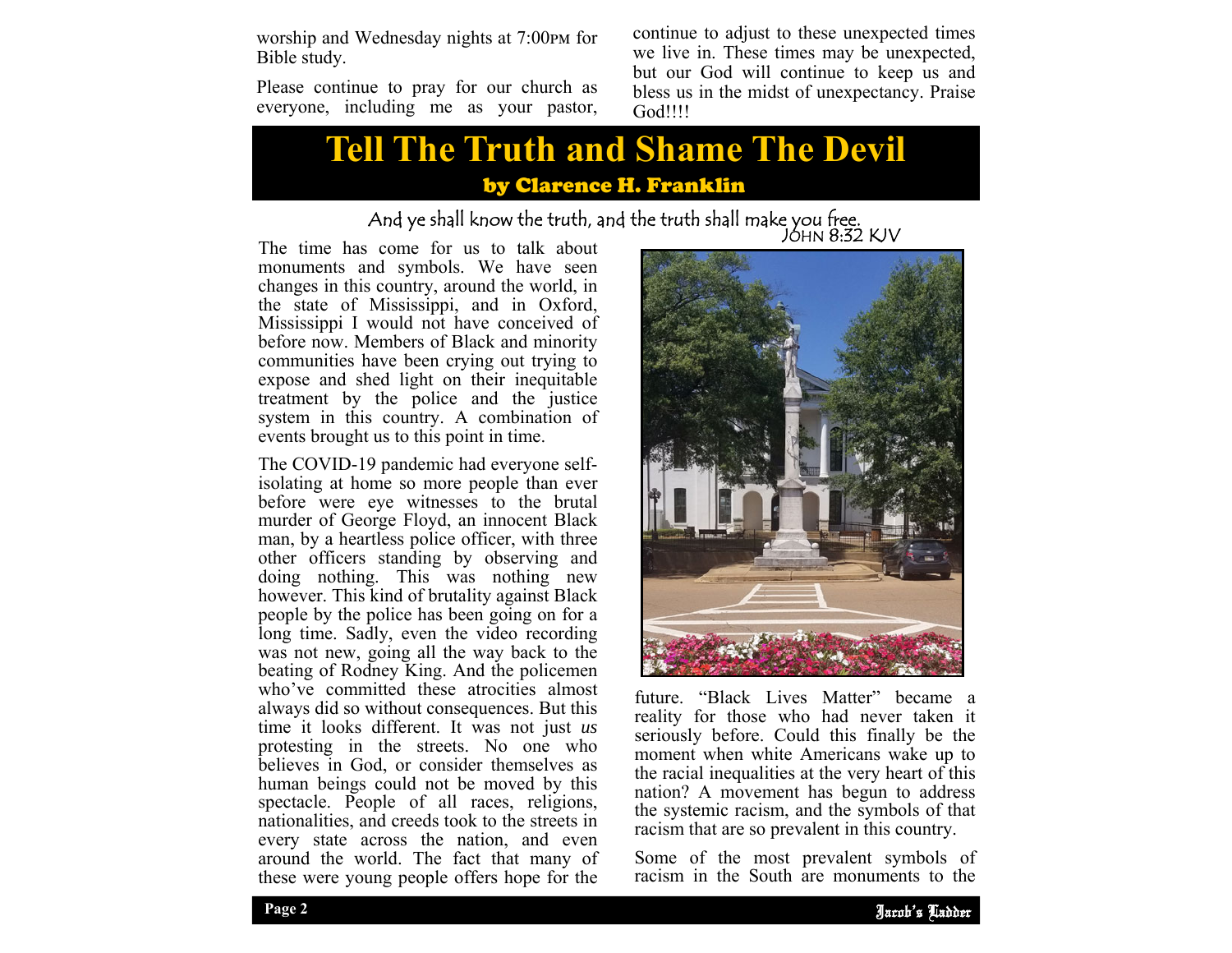Confederacy. So many Southerners argue vehemently that the Civil War was not fought to preserve slavery, but for "heritage" and "state's rights," whatever that is supposed to mean. Allow me to put that fallacy to rest once and for all, with the following words from the state of Mississippi's Declaration of War against the Union:

> In the momentous step which our State has taken of dissolving its connection with the government of which we so long formed a part, it is but just that we should declare the prominent reasons which have induced our course.

> **Our position is thoroughly identified with the institution of slavery**-- the greatest material interest of the world. Its labor supplies the product which constitutes by far the largest and most important portions of commerce of the earth. These products are peculiar to the climate verging on the tropical regions, and by an imperious law of nature, **none but the black race can bear exposure to the tropical sun.** These products have become necessities of the world, and a blow at slavery is a blow at commerce and civilization. That blow has been long aimed at the institution, and was at the point of reaching its consummation. **There was no choice left us but submission to the mandates of abolition, or a dissolution of the Union,** whose principles had been subverted to work out our ruin.

(My emphasis) You can read the entire<br>declaration by Googling: "State of declaration by Googling: "State of Mississippi Civil War Declaration of War."

Those who claim the Civil War was fought over anything other than maintaining the institution of slavery are either delusional, ignorant, or just down right racist. The truth is the truth whether it is politically correct or popular.

The good news is that America seems to be taking down some of those monuments. The state of Mississippi has approved changing the state flag, removing the Confederate stars and bars. But everyone is not on board with these changes. The all-white Lafayette County Board of Supervisors voted unanimously to keep the Confederate monument on the Square in Oxford. From the very words of the state's Declaration of War, it is clear that monuments that celebrate the Confederacy is also celebrating white supremacy and racism.

Because of George Floyd, we have dialog where we have never had it before. The "Black Lives Matter" movement has blossomed like never before. Across the country, people are addressing remedies to the systemic racism in this country for the first time.



I agree wholeheartedly that any symbols of the Confederacy are inherently racist and should be removed, but I do have another concern. Removing the symbols of racism does not remove the racism itself. If we are successful in eliminating them all, will some of our supporters think that that is enough?